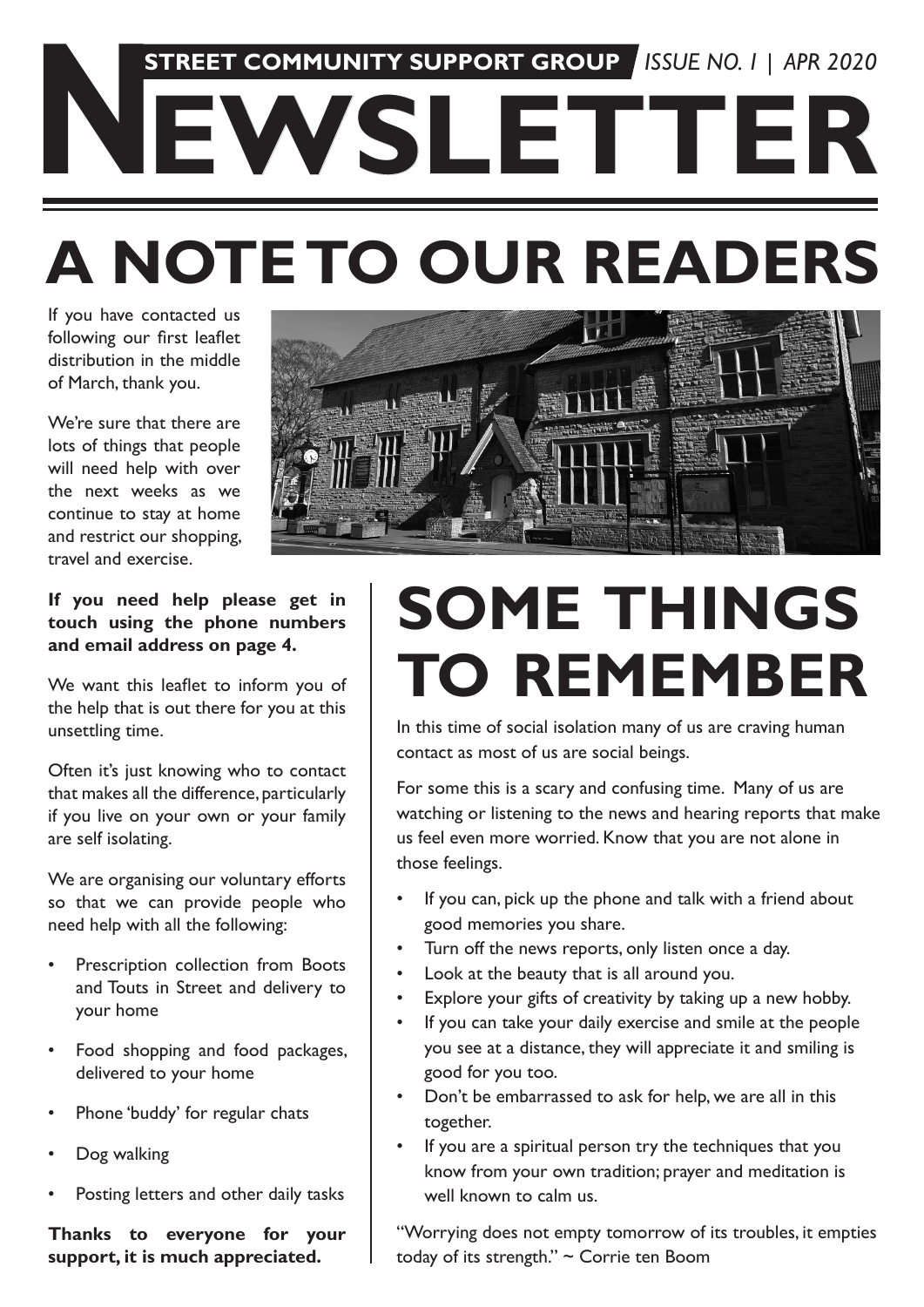#### **USEFUL CONTACTS** *Please keep this safe*

 **STREET COMMUNITY SUPPORT GROUP**

### **NHS 1**

**PAGE**

Do not go to a GP, pharmacy or hospital if you are displaying Coronavirus (Covid-19) symptoms.

Check your symptoms online at 111.nhs.uk or if you don't have access to the internet call 111 for the NHS non-emergency and speak to a highly trained adviser, supported by healthcare professionals.

### **YOUR HEALTH**

**Vine Surgery**  Hindhayes Lane, Street BA16 0ET 01458 841 122

#### **Boots Pharmacy for prescriptions** Hindhayes Lane, Street BA16 0ET 01458 441 522

**Touts Pharmacy for prescriptions** 82 High St, Street BA16 0EN 01458 442 448

#### **Dental Emergencies**

If you are not registered with a dentist and you are in pain, email dentist $4u@$ sompar.nhs.uk or call the dental helpline on 0300 123 7691



#### **PRESCRIPTION DELIVERY**

If you would like the Street Community Support Group to collect and deliver your medicines, please ask your chemist to arrange this free service for you.

Collections are made every day from Boots and Tout's then delivered to your doorstep on the same day.

#### **Boots Pharmacy | Vine Surgery 01458 441 522 Tout's Pharmacy | High Street 01458 442 448**

If you have an urgent prescription please try your chemist's own delivery service first, and please note that controlled medicines cannot be delivered by our volunteers.

The volunteers and delivery vehicles are kindly provided by Millfield School and the service is available on weekdays (except bank holidays).

### **POLICE**

**Avon & Somerset Police** | Emergencies dial **999**

Please report non-emergencies online at **avonandsomerset.police.uk**. If you are unable to report online call **101**

#### **YOUR LOCAL COUNCILS**

**Somerset County Council** | Adult Social Care, Children's Services, Highways | Coronavirus Hotline (open daily from 8am-6pm) 0300 790 6275. Alternatively, call 0300 123 2224 | somerset.gov.uk/contact-us

**Mendip District Council | Council Tax, Benefits, Business Rates, Housing | Contact 0300 303 8588, Mendip** Housing Options on 0300 303 8588, Emergency Duty Team on 0300 123 2327 or mendip.gov.uk

**Street Parish Council** | Local services for Street | Contact the Clerk on 07539 414 205 or street-pc.gov.uk

**Somerset Waste Partnership** | For latest updates on waste and recycling collections see somersetwaste.gov.uk or phone Mendip District Council on 0300 303 8588 (Monday - Friday)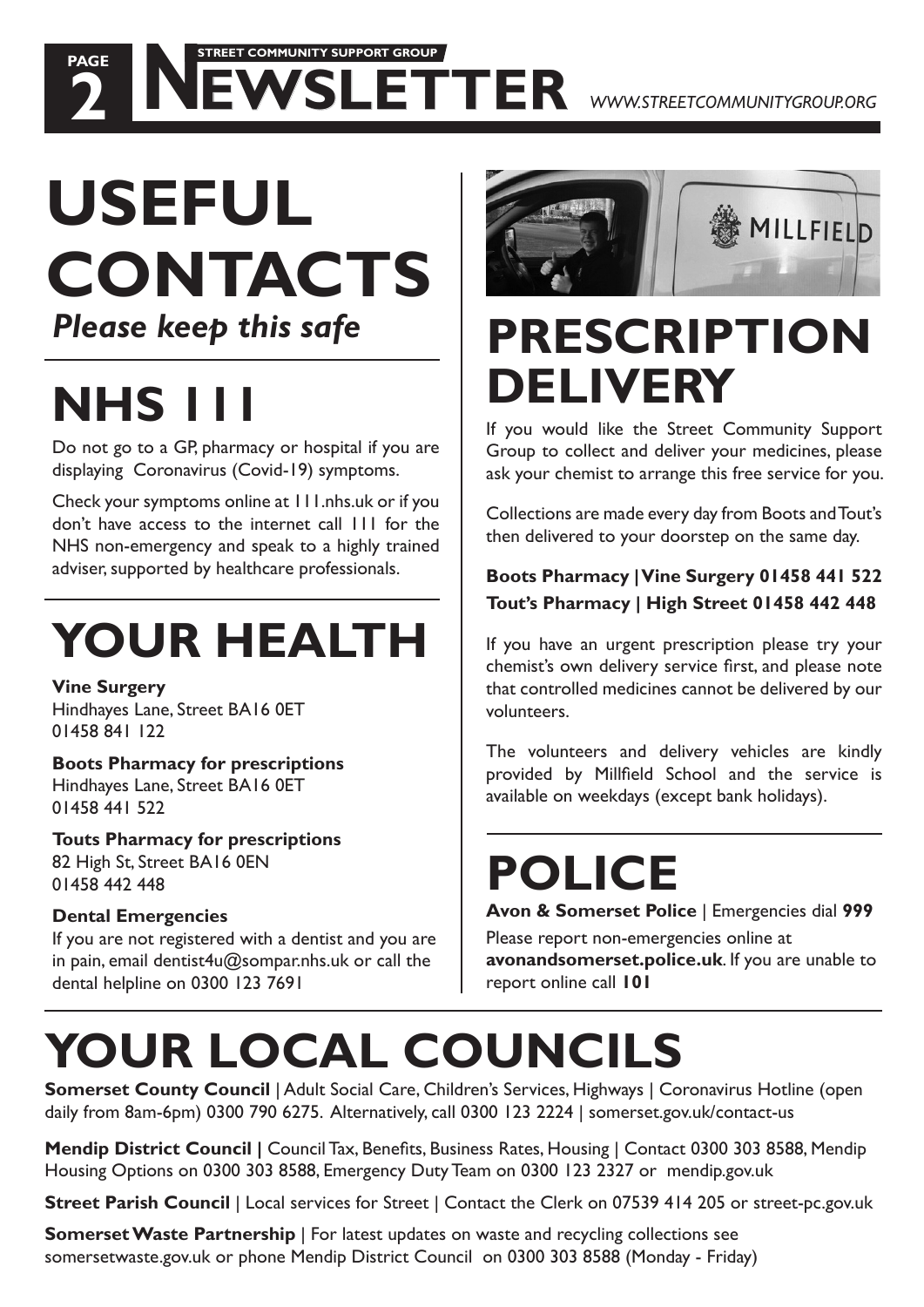#### **EMERGENCY FOOD BANK** *Can you help?*

The Salvation Army is setting up an emergency food bank to help those who are self-isolating or struggling due to job losses and having children at home. They are asking for anyone who thinks they may be able to donate some food to drop it off at The Salvation Army on Goswell Road during the times below.

### **GRATEFULLY RECEIVED**

**Drop off times are Monday, Wednesday and Friday from 10am-1pm**

To comply with current Government advice, please leave any donations on the table by the front door.



 **STREET COMMUNITY SUPPORT GROUP**

**PAGE**

#### **FOOD PARCELS DONATIONS WILL BE**  Do you need help?

If you need help with food at this difficult time The Salvation Army can deliver food parcels to your doorstep. For those using this service, please keep an eye on your food and plan ahead. Where possible The Salvation Army will only deliver Monday-Friday in order for stocks to be organised at the weekend.

Please phone before 1pm for same-day delivery: 07511 313 339



The Street Community Support Group is made up of local organisations and individual volunteers, providing support to the local community in these unprecedented times.

We are supported by your Parish, District and County Councils.







et Parish C